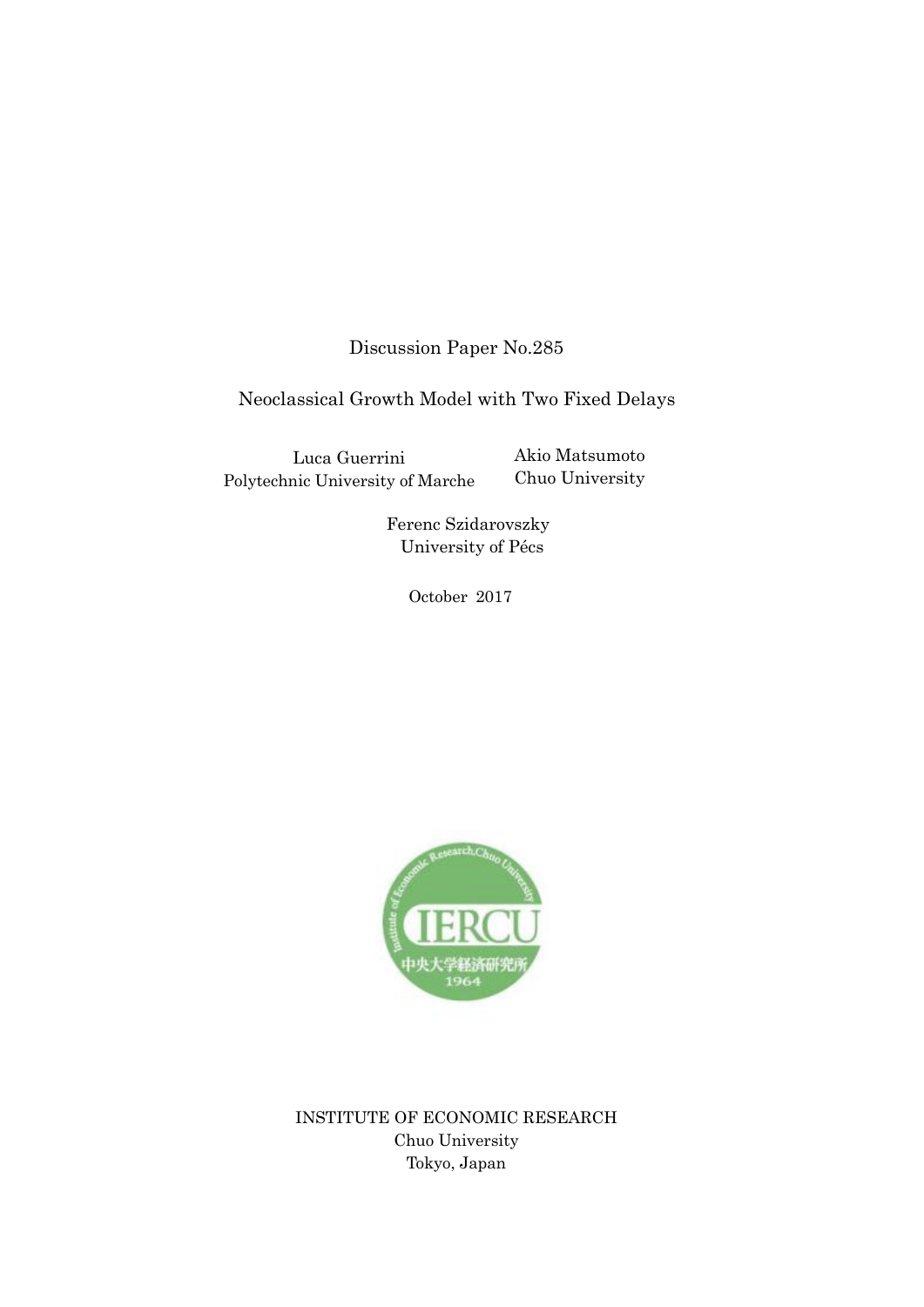# Neoclassical Growth Model with Two Fixed Delays

Luca Guerrini<sup>†</sup> Akio Matsumoto<sup>‡</sup> Ferenc Szidarovszky<sup>§</sup>

#### Abstract

Delay has been considered as one of destabilizing factors in macroeconomic dynamics since the seminal work of Kalecki (1935). In this paper introducing two fixed delays into the traditional neoclassical growth model, we first rigorously determine the conditions for which the stability is lost and then numerically confirm the analytical results. We add one interesting feature of the delay dynamics. Stability loss and gain repeatedly occur as a delay parameter increases. This implies that the delay is not only a destabilizer but also a stabilizer.

Keywords: Two Öxed delays, Stability crossing curve, Hopf bifurcation, Neoclassical growth model

<sup>\*</sup>The second author highly acknowledges the financial supports from the MEXT-Supported Program for the Strategic Research Foundation at Private Universities 2013-2017, the Japan Society for the Promotion of Science (Grant-in-Aid for Scientific Research (C) 25380238, 26380316 and 16K03556) and Chuo University (Joint Research Grant). The usual disclaimers apply.

<sup>&</sup>lt;sup>†</sup>Department of Management, Polytechnic University of Marche, 60121 Ancona, Italy. luca.guerrini@univpm.it <sup>‡</sup>Department of Economics, Chuo University, 742-1, Higashi-Nakano, Hachioji, Tokyo 192-0393, Japan. akiom@tamacc.chuo-u.ac.jp

<sup>&</sup>lt;sup>§</sup>Department of Applied Mathematics, University of Pécs, Ifjúság u 6, 7624 Pécs, Hungary. szidarka@gmail.com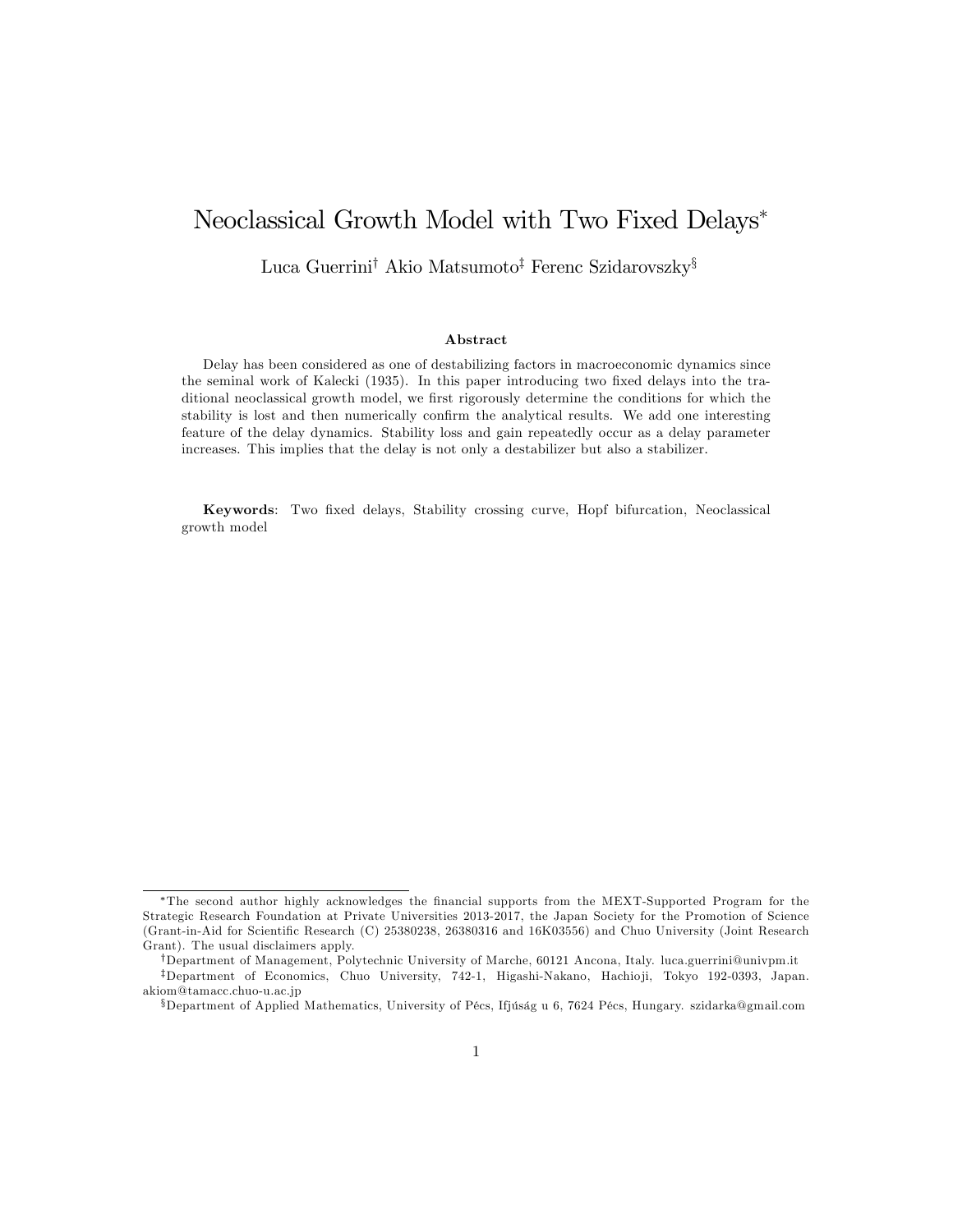#### 1 Introduction

For more than a half-century, the neoclassical growth model of Solow (1956) and Swan (1956) has been a prototype model for analyzing long-run economic growth. It has the general equilibrium structure although very simple and brings out how an economy can enjoy positive growth rates in a very clear way. On the other hand, business cycles have been often observed in a real economy, however, the neoclassical model fails to explain such dynamics since its steady state is locally asymptotically stable implying that its dynamics is monotonic. There are several turning points at which its basic structure is modified so as to give rise to cyclical fluctuations. Among others, Day  $(1982)$  incorporates the two opposite effects of increasing capital stock into the neoclassical model, the positive effect that is an essential source of economic growth and the negative effects caused by environmental distortion of high economic growth such as pollutions It is demonstrated in a discrete-time framework that persistent irregular fluctuations can be generated when nonlinearities due to the two effects get stronger. Since the seminal work of Kalecki (1935), it has been conjectured that a production delay could be a source of economic fluctuations. Zak (1999) rebuilds the model in which the current capital stock is adjusted by the savings at some preceding time and shows an emergence of a cycle via a Hopf bifurcation. Matsumoto and Szidarovszky (2011) reconsider Day's discrete time model in a continuous-time framework with production delay and numerically confirm the birth of chaotic dynamics through ala period-doubling cascade. Recently Bianca et al. (2013) extend analysis to the case in which the neoclassical model has two distinct delays, one refers to the time when capital is used for production and the other to the necessary time for the capital to be depreciated. By applying the normal theory and center manifold argument, they demonstrate the existence, the direction and stability of a Hopf bifurcation. However, their approach can be improved more as it does not allow to obtain analytical results on couples of two delays that generate a stable or an unstable stationary state. The aim of this study is to reconfirm and extend their results in more systematic way by applying the mathematical method developed by Gu et al. (2005) to deal with two delay models, through the use of the stability crossing curves, which are defined as the curves that separate the stable and unstable regions in the two delay plane.

The rest of the paper is organized as follows. Section 2 derives the complete form of the stability switching curve under two delays and determines the direction of crossing the imaginary axis. Section 3 confirms the analytical results numerically in our own example and reexamine two other examples provided by Bianca et at. (2013) in our way. Finally, concluding remarks are given in Section 4.

### 2 The model

We consider two fixed delays in the neoclassical growth model,

$$
\dot{k}(t) = sf(k(t - \tau_1)) - \delta k(t - \tau_2),\tag{1}
$$

where  $s \in (0, 1), \delta \in (0, 1]$  and  $f(k)$  is well-behaved neoclassical production function implying that it is continuous, increasing, strictly concave,  $f(0) = 0$  and satisfies Indada's conditions. An equilibrium point of Eq. (1) is a solution of  $s f(k) - \delta k = 0$ , where existence and number of equilibria depend on properties of function f. To examine stability of an equilibrium point of (1), say  $k_*$ , Eq. (1) is linearized at  $k = k_*$ ,

$$
\dot{k}(t) = s\alpha[k(t-\tau_1) - k_*] - \delta[k(t-\tau_2) - k_*],
$$
\n(2)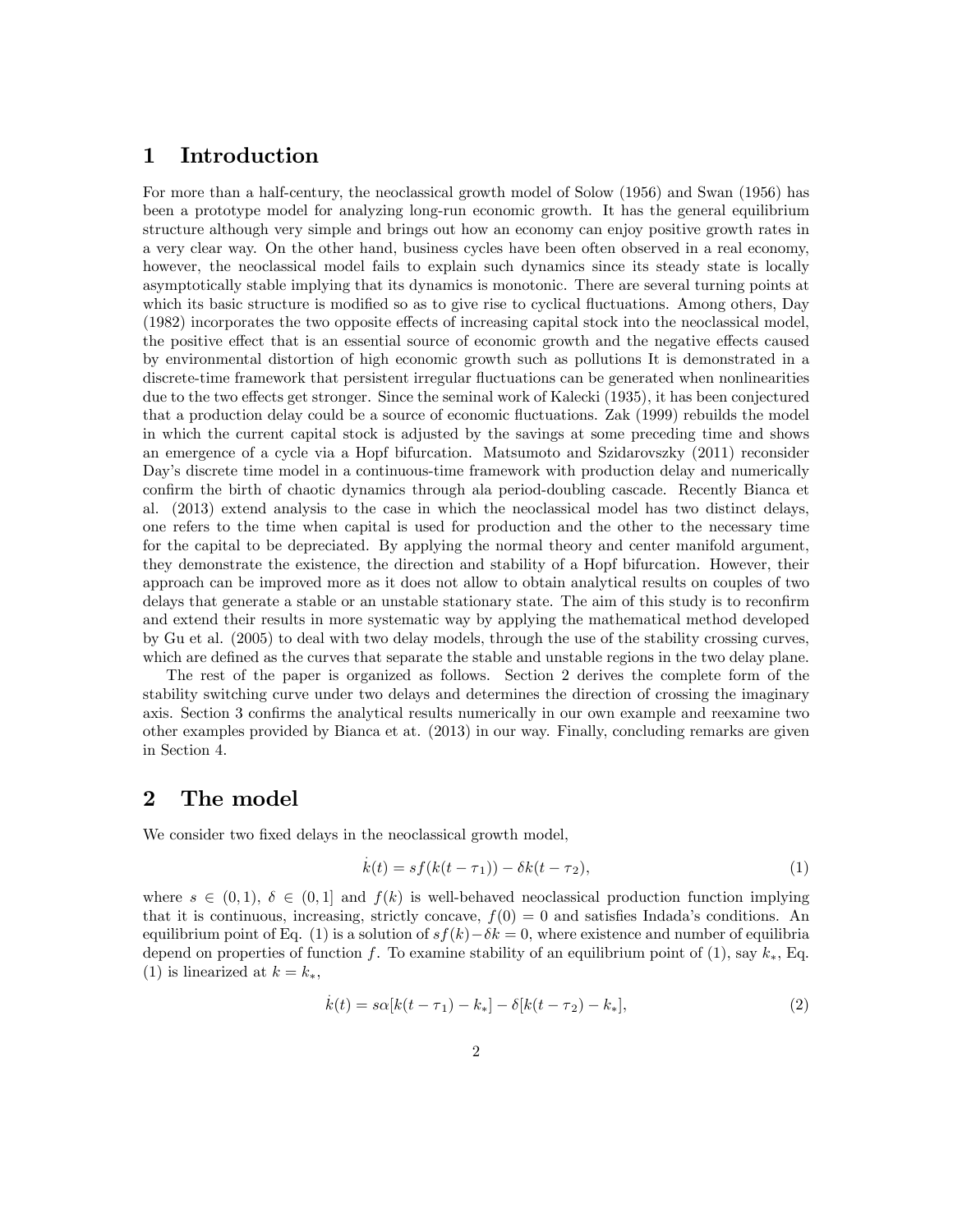where  $\alpha = f'(k_*)$  and  $s\alpha < \delta$  due to Inada's conditions. Looking for exponential solutions of (2), that is solutions of the form  $k(t) = e^{\lambda t}u$  with u a constant, then, substituting it into (2), we obtain the corresponding characteristic equation

$$
\lambda - s\alpha e^{-\lambda \tau_1} + \delta e^{-\lambda \tau_2} = 0. \tag{3}
$$

In case of absence of delays, Eq. (3) becomes  $\lambda = s\alpha - \delta < 0$ . Thus, the equilibrium  $k_*$  of (1) is locally asymptotically stable. Let  $\tau_1 > 0$  and  $\tau_2 > 0.$ <sup>1</sup> As  $\tau_1$  and  $\tau_2$  change, Eq. (1) can switch from stability to instability, or vice versa, only when at least one characteristic root moves to the imaginary axis. Thus, the stability analysis of (1) requires calculating the characteristic roots  $\lambda = i\omega$  of the characteristic equation (3). To study the change of stability when  $\tau_1$  and  $\tau_2$ both vary, we will follow the methodology of Gu et al. (2005) with the use of the stability crossing curves, which are defined as the curves that separate the stable and unstable regions in the  $(\tau_1, \tau_2)$ plane. To apply this method, we rewrite Eq. (3) as

$$
p(\lambda, \tau_1, \tau_2) = p_0(\lambda) + p_1(\lambda)e^{-\lambda \tau_1} + p_2(\lambda)e^{-\lambda \tau_2} = 0,
$$
\n(4)

where

 $p_0(\lambda) = \lambda$ ,  $p_1(\lambda) = -s\alpha$ ,  $p_2(\lambda) = \delta$ .

Next we check the following assumptions on  $p(\lambda, \tau_1, \tau_2)$  to exclude some obvious trivial cases:

- I)  $deg[p_0(\lambda)] \ge \max \{deg[p_1(\lambda)], deg[p_2(\lambda)]\}$  (existence of a principal term).
- II)  $p_0(0) + p_1(0) + p_2(0) \neq 0$  ("0" is not a solution of (4) for any pair  $(\tau_1, \tau_2)$ ).
- III) The polynomials  $p_0(\lambda), p_1(\lambda)$  and  $p_2(\lambda)$  do not have common roots (in order to simplify the expressions).
- IV) lim  $\lim_{\lambda\to\infty}\bigg(\bigg|$  $p_1(\lambda)$  $p_0(\lambda)$  +  $\begin{array}{|c|c|} \hline \multicolumn{1}{|c|}{3} & \multicolumn{1}{|c|}{4} \multicolumn{1}{|c|}{5} \multicolumn{1}{|c|}{6} \multicolumn{1}{|c|}{6} \multicolumn{1}{|c|}{6} \multicolumn{1}{|c|}{6} \multicolumn{1}{|c|}{6} \multicolumn{1}{|c|}{6} \multicolumn{1}{|c|}{6} \multicolumn{1}{|c|}{6} \multicolumn{1}{|c|}{6} \multicolumn{1}{|c|}{6} \multicolumn{1}{|c|}{6} \multicolumn{1}{|c|}{6} \multicolumn{1}{|c|$  $p_2(\lambda)$  $p_0(\lambda)$   $\setminus$  $<$  1 (restriction on difference operator).

Now, conditions I), II) and IV) hold since  $deg[p_0(\lambda)] = 1$  and  $deg[p_1(\lambda)] = deg[p_2(\lambda)]] = 0$ ,  $p_0(0) + p_1(0) + p_2(0) = -s\alpha + \delta \neq 0$ , and the limit as  $\lambda \to \infty$  is equal to zero, respectively. Finally, condition III) is clearly satisfied.

A pair  $(\tau_1, \tau_2) \in R_+^2$  is said to be a crossing point if  $p(\lambda, \tau_1, \tau_2) = 0$  has at least one solution for  $\lambda$  on the imaginary axis. The set of all crossing points is known as the stability crossing set, and is denoted by T. An  $\omega > 0$  is known as a crossing frequency if there exists at least one pair  $(\tau_1, \tau_2)$ such that  $p(i\omega, \tau_1, \tau_2) = 0$ . The set  $\Omega$  of all crossing frequencies is called the crossing frequency set, i.e.,

$$
\Omega = \{ \omega > 0 : p(i\omega, \tau_1, \tau_2) = 0 \text{ for some } (\tau_1, \tau_2) \in R_+^2 \}
$$

Considering that  $p_0(\lambda)$  has no nonzero roots on the imaginary axis, the stability analysis of (4) can be reduced to the analysis of the equation

$$
a(\lambda, \tau_1, \tau_2) = 1 + a_1(\lambda)e^{-\lambda \tau_1} + a_2(\lambda)e^{-\lambda \tau_2} = 0,
$$
\n(5)

where

$$
a_1(\lambda) = \frac{p_1(\lambda)}{p_0(\lambda)} = -\frac{s\alpha}{\lambda}, \quad a_2(\lambda) = \frac{p_2(\lambda)}{p_0(\lambda)} = \frac{\delta}{\lambda}.
$$

<sup>&</sup>lt;sup>1</sup>See Zak (1999) for the model with  $\tau_1 = \tau_2 = \tau$ .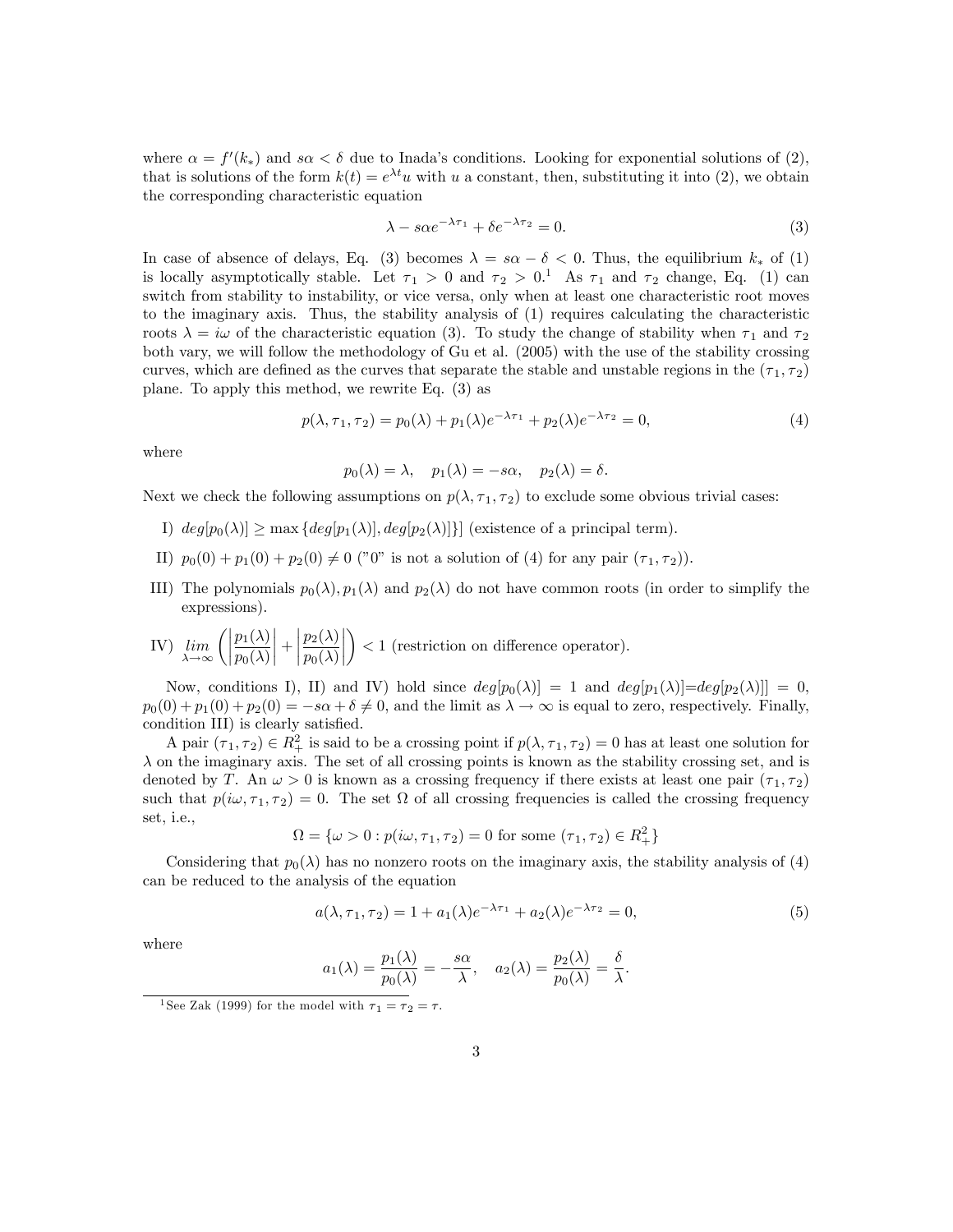The form of Eq. (5) allows to replace the investigation on crossing the imaginary axis into the geometric problem of a triangle. Specifically, for each given  $\lambda = i\omega, \omega > 0$ , the term  $a(\lambda, \tau_1, \tau_2)$ is represented in the complex plane as the sum of three vectors 1,  $a_1(\lambda)e^{-\lambda \tau_1}$  and  $a_2(\lambda)e^{-\lambda \tau_2}$ , with magnitudes 1,  $|a_1(i\omega)|$  and  $|a_2(i\omega)|$ , respectively, which are independent of  $\tau_1$  and  $\tau_2$ . If these vectors create a triangle (i.e.,  $a(\lambda, \tau_1, \tau_2) = 0$ ), then the characteristic equation has a solution  $\lambda = i\omega$  for some delays  $\tau_1$  and  $\tau_2$ . Since the length of each edge of a triangle cannot exceed the sum of the length of the remaining two edges, we derive that the range of  $\omega$  to parameterize T are the solution of the following three inequalities:

$$
|a_1(i\omega)| + |a_2(i\omega)| \ge 1, \quad -1 \le |a_1(i\omega)| - |a_2(i\omega)| \le 1.
$$
 (6)

Since

$$
|a_1(i\omega)| = \left| -\frac{s\alpha}{i\omega} \right| = \frac{s\alpha}{\omega}
$$
 and  $|a_2(i\omega)| = \left| \frac{\delta}{i\omega} \right| = \frac{\delta}{\omega}$ ,

the triangle conditions (6) give

$$
s\alpha + \delta \ge \omega, \quad -\omega \le s\alpha - \delta \le \omega.
$$

Recalling  $s\alpha - \delta < 0$ , we obtain

$$
-s\alpha + \delta \le \omega \le s\alpha + \delta. \tag{7}
$$

As a result, we get

$$
\Omega = [-s\alpha + \delta, s\alpha + \delta].
$$

For any  $\omega \in \Omega$ , the characteristic equation (2) has a pair of purely imaginary roots and it is now possible to identify solutions  $(\tau_1, \tau_2)$  of  $p(\lambda, \tau_1, \tau_2) = 0$  as the following two sets of curves in the first quadrant of the  $(\tau_1, \tau_2)$ -region:

$$
C^{+}(m, n) : \begin{cases} \tau_{1,m}^{+} = \tau_{1,m}^{+}(\omega) = \frac{\arg[a_{1}(i\omega)] + (2m - 1)\pi + \theta_{1}(\omega)}{\omega} \\ \tau_{2,n}^{+} = \tau_{2,n}^{+}(\omega) = \frac{\arg[a_{2}(i\omega)] + (2n - 1)\pi - \theta_{2}(\omega)}{\omega} \end{cases}
$$
(8)

and

$$
C^{-}(m,n): \begin{cases} \tau_{1,m}^{-} = \tau_{1,m}^{-}(\omega) = \frac{\arg[a_1(i\omega)] + (2m-1)\pi - \theta_1(\omega)}{\omega} \\ \tau_{2,n}^{-} = \tau_{2,n}^{-}(\omega) = \frac{\arg[a_2(i\omega)] + (2n-1)\pi + \theta_2(\omega)}{\omega} \end{cases}
$$
(9)

for  $m = m_0^{\pm}, m_0^{\pm}+1, m_0^{\pm}+2, ...,$  and  $n = n_0^{\pm}, n_0^{\pm}+1, n_0^{\pm}+2, ...,$  where  $n_0^+, n_0^-, m_0^+, m_0^-, (n_0^+ \le n_0^-)$  and  $m_0^+ \geq m_0^-$  are the smallest possible integers such that the corresponding  $\tau_1^{n_0^+ +}$ ,  $\tau_1^{n_0^- -}$ ,  $\tau_2^{m_0^+ +}$ ,  $\tau_2^{m_0^- -}$ values are nonnegative.

In the expressions (8) and (9), the terms  $arg[a_1(i\omega)]$  and  $arg[a_2(i\omega)]$  denote the argument of  $a_1(i\omega)$  and  $a_2(i\omega)$ , respectively, and are given by

$$
\arg[a_1(i\omega)] = \arg\left[-\frac{s\alpha}{i\omega}\right] = \arg\left[\frac{s\alpha}{\omega}i\right] = \frac{\pi}{2}
$$

and

$$
\arg[a_2(i\omega)] = \arg\left[\frac{\delta}{i\omega}\right] = \arg\left[-\frac{\delta}{\omega}i\right] = \frac{3\pi}{2},
$$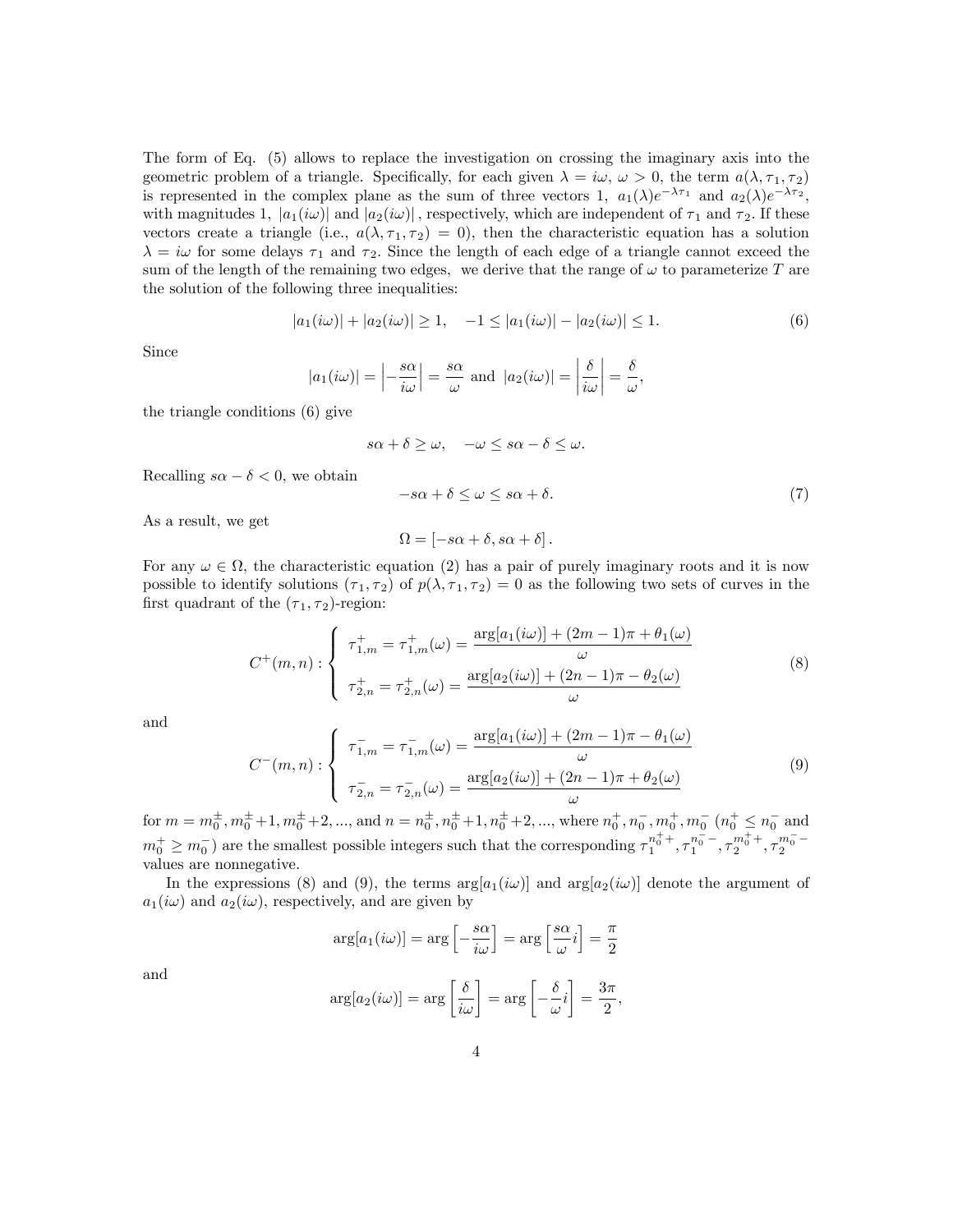while  $\theta_1, \theta_2 \in [0, \pi]$  represent the internal angles of the triangle, and are determined by the law of cosines as follows,

$$
\theta_1(\omega) = \cos^{-1}\left(\frac{1 + |a_1(i\omega)|^2 - |a_2(i\omega)|^2}{2|a_1(i\omega)|}\right) = \cos^{-1}\left(\frac{\omega^2 + s^2\alpha^2 - \delta^2}{2s\alpha\omega}\right)
$$

and

$$
\theta_2(\omega) = \cos^{-1}\left(\frac{1 + |a_2(i\omega)|^2 - |a_1(i\omega)|^2}{2 |a_2(i\omega)|}\right) = \cos^{-1}\left(\frac{\omega^2 - s^2\alpha^2 + \delta^2}{2\delta\omega}\right).
$$

The inequalities in  $(7)$  yield that the arccosines functions are well-defined being

$$
-1 \le \frac{\omega^2 + s^2 \alpha^2 - \delta^2}{2s \alpha \omega} \le 1 \text{ and } -1 \le \frac{\omega^2 - s^2 \alpha^2 + \delta^2}{2\delta \omega} \le 1.
$$

In conclusion, Eqs. (8) and (9) are given by

$$
C^{+}(m, n) : \begin{cases} \tau_{1,m}^{+}(\omega) = \frac{1}{\omega} \left[ -\frac{\pi}{2} + 2m\pi + \cos^{-1}(A) \right] \\ \tau_{2,n}^{+}(\omega) = \frac{1}{\omega} \left[ \frac{\pi}{2} + 2n\pi - \cos^{-1}(B) \right] \end{cases}
$$
(10)

and

$$
C^{-}(m,n): \begin{cases} \tau_{1,m}^{-}(\omega) = \frac{1}{\omega} \left[ -\frac{\pi}{2} + 2m\pi - \cos^{-1}(A) \right] \\ \tau_{2,n}^{-}(\omega) = \frac{1}{\omega} \left[ \frac{\pi}{2} + 2n\pi + \cos^{-1}(B) \right], \end{cases}
$$
(11)

where

$$
A = A(\omega) = \frac{\omega^2 + s^2 \alpha^2 - \delta^2}{2s\alpha\omega}, \quad B = B(\omega) = \frac{\omega^2 - s^2 \alpha^2 + \delta^2}{2\delta\omega} > 0.
$$

Furthermore, noticing that  $\cos^{-1}(A), \cos^{-1}(B) \in [0, \pi]$ , one has  $\omega \tau_1^+, \omega \tau_2^+ \in [-\pi/2, \pi/2]$  with  $m = n = 0.$ 

**Theorem 1** Let n be fixed. Then the segments of  $C^+(m,n)$  and  $C^-(m,n)$  form a continuous curve as m increases.

**Proof.** In order to understand the possible configurations of stability crossing curves of our model, we analyse the behavior of  $C^+(m,n)$  and  $C^-(m,n)$  at the initial and end points of  $\Omega$ . Since

$$
\theta_1(-s\alpha + \delta) = \cos^{-1}(-1) = \pi
$$
,  $\theta_2(-s\alpha + \delta) = \cos^{-1}(1) = 0$ 

and

$$
\theta_1(s\alpha + \delta) = \cos^{-1}(1) = 0, \quad \theta_2(s\alpha + \delta) = \cos^{-1}(1) = 0,
$$

(10) gives that the initial and end points of  $C^+(m,n)$  are

$$
I^+(m,n) = \left(\frac{1}{-s\alpha+\delta}\left(\frac{3\pi}{2} + (2m-1)\pi\right), \frac{1}{-s\alpha+\delta}\left(\frac{3\pi}{2} + (2n-1)\pi\right)\right)
$$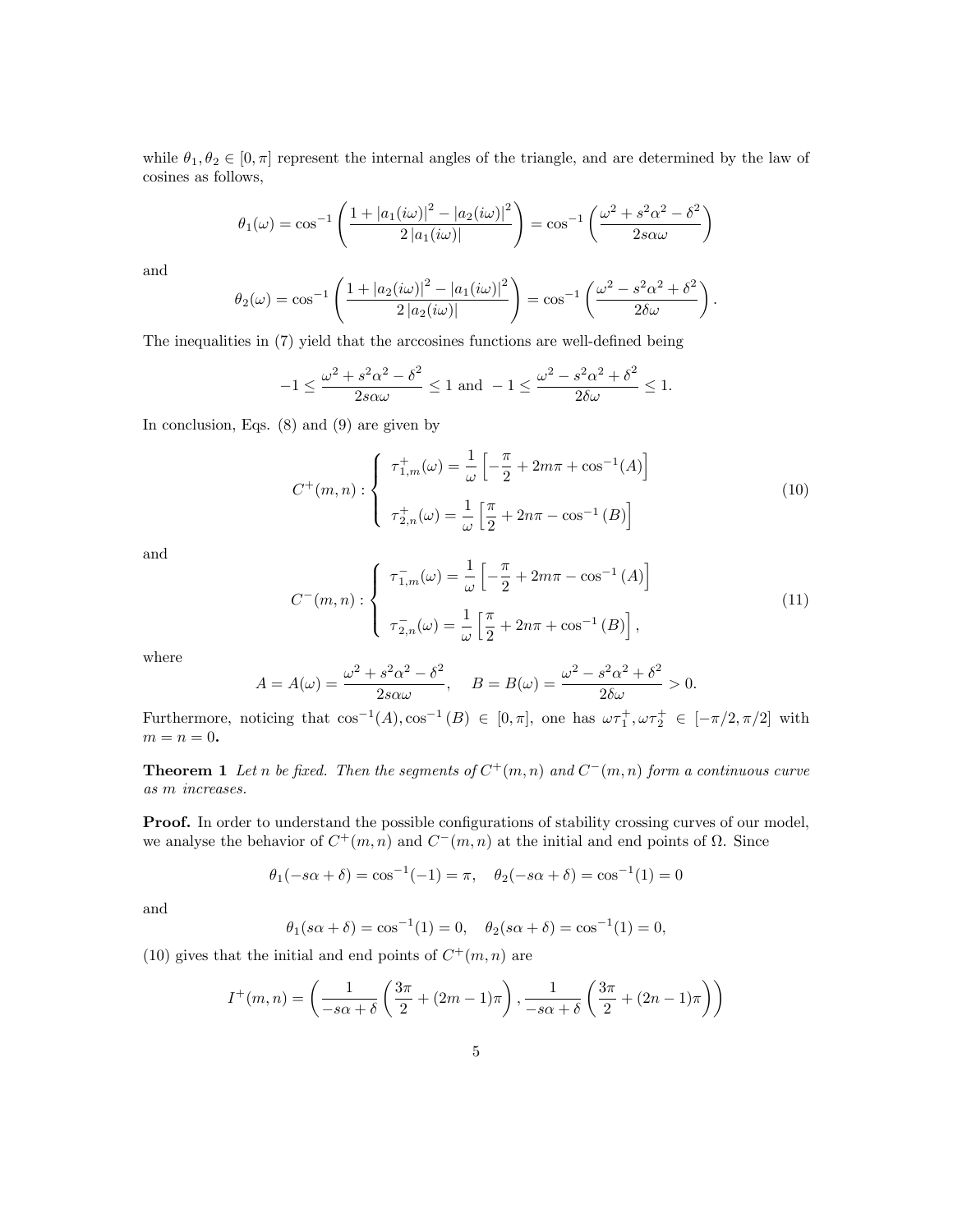and

$$
E^+(m,n) = \left(\frac{1}{s\alpha+\delta}\left(\frac{\pi}{2}+(2m-1)\pi\right), \frac{1}{s\alpha+\delta}\left(\frac{3\pi}{2}+(2n-1)\pi\right)\right).
$$

As well, it follows from (11) that the initial and end points of  $C^-(m,n)$  are

$$
I^{-}(m,n) = \left(\frac{1}{-s\alpha+\delta}\left(\frac{\pi}{2}+(2m-1)\pi-\pi\right), \frac{1}{-s\alpha+\delta}\left(\frac{3\pi}{2}+(2n-1)\pi\right)\right)
$$

and

$$
E^-(m,n) = \left(\frac{1}{s\alpha+\delta}\left(\frac{\pi}{2}+(2m-1)\pi\right), \frac{1}{s\alpha+\delta}\left(\frac{3\pi}{2}+(2n-1)\pi\right)\right).
$$

Since  $I^+(m,n) = I^-(m+1,n)$  and  $E^+(m,n) = E^-(m,n)$ , we arrive at the conclusion that the curves  $C^+(m,n)$  and  $C^-(m,n)$  are connected at the endpoint of  $\Omega$ , while  $C^+(m,n)$  and  $C^-(m+1,n)$ are connected at the initial point of  $\Omega$ .

After having determined the stability crossing curves corresponding to  $\Omega$ , we will discuss the direction in which the solutions of (5) cross the imaginary axis as  $(\tau_1, \tau_2)$  deviates from a curve in  $T$  and find the directions of crossing as one moves along the curve. Before doing this, we examine the case with  $\tau_1 = 0$  in (5).

**Proposition 1** Let  $\tau_1 = 0$ . Then there exists  $\tau_2^0 > 0$  such that the equilibrium  $k_*$  of (1) is locally asymptotically stable when  $\tau_2 \in [0, \tau_2^0]$  and unstable when  $\tau_2 > \tau_2^0$ . Furthermore, Eq. (1) undergoes a Hopf bifurcation at  $k_*$  when  $\tau_2 = \tau_2^0$ .

**Proof.** To determine the stability of the system, we need first to find the roots  $\lambda = i\omega, \omega > 0$  of the characteristic equation when  $\tau_1 = 0$ . Letting  $\lambda = i\omega, \omega > 0$ , in  $1 + a_1(\lambda) + a_2(\lambda)e^{-\lambda \tau_2} = 0$ , and separating real and imaginary parts leads to

$$
\omega = \delta \sin \omega \tau_2, \qquad s\alpha = \delta \cos \omega \tau_2. \tag{12}
$$

Adding the squares of these equations implies  $\omega$  to be a root of  $\omega^2 = \delta^2 - s^2 \alpha^2$ . Thus, we get the unique positive root

$$
\omega_0 = \sqrt{\delta^2 - s^2 \alpha^2}.
$$

Hence, we obtain from (12) the critical value,

$$
\tau_2^0 = \frac{1}{\omega_0} \tan^{-1} \left( \frac{\omega_0}{s \alpha} \right).
$$

Selecting  $\tau_2$  as the bifurcation parameter, we consider  $\lambda$  as function of  $\tau_2$ :  $\lambda = \lambda(\tau_2)$ . Differentiating the characteristic equation with respect to  $\tau_2$ , we obtain

$$
\left[1 - \left(s\alpha - \lambda\right)\tau_2\right] \frac{d\lambda}{d\tau_2} = \lambda \left(s\alpha - \lambda\right).
$$

It is immediate to check that  $i\omega_0$  is a simple root. In fact, if it were a repeated root, then  $\lambda = i\omega$ would satisfy both equations

$$
\lambda - s\alpha + \delta e^{-\lambda \tau_2} = 0 \text{ and } 1 + \delta e^{-\lambda \tau_2} (-\tau_2) = 0
$$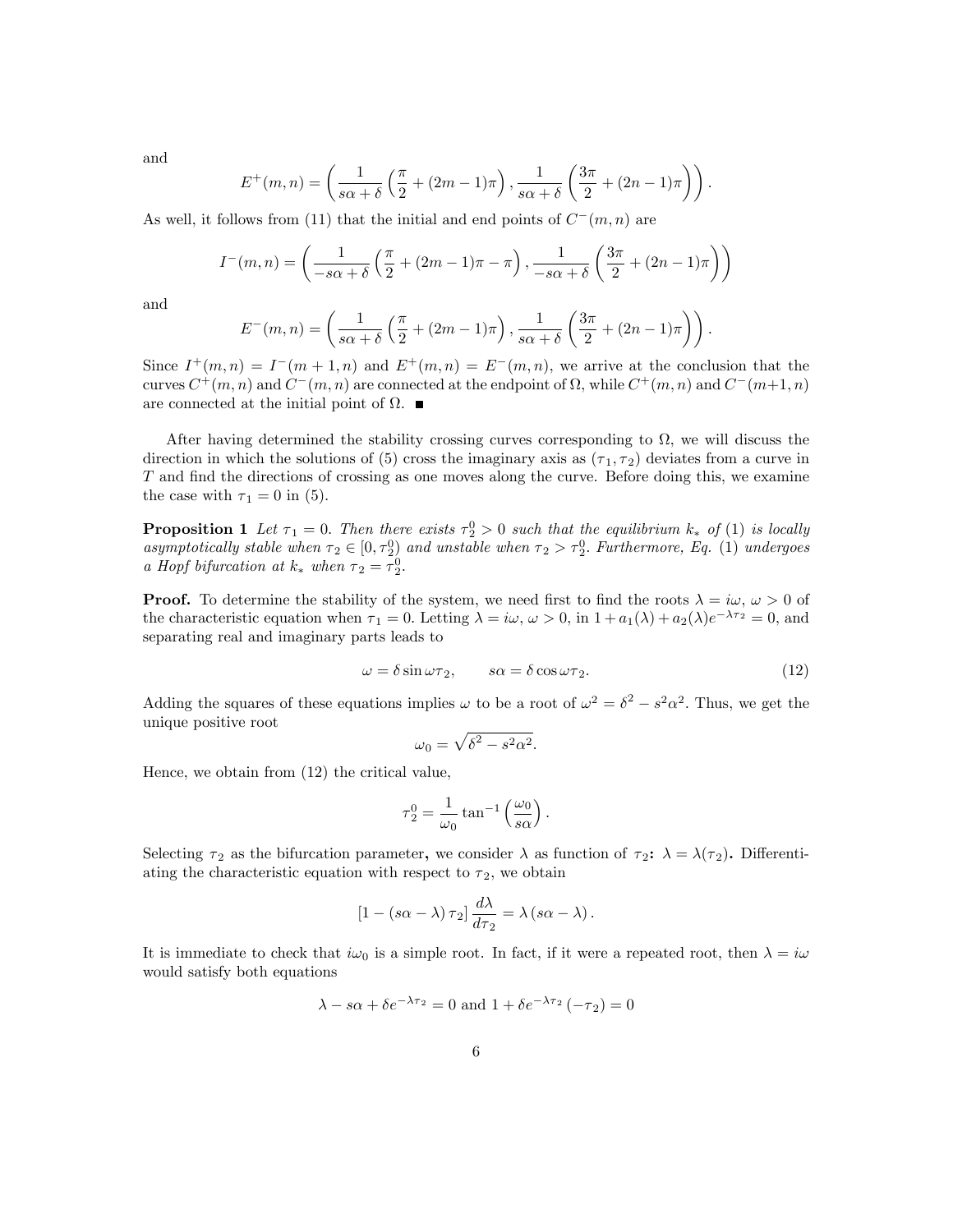implying that  $0 = 1 - \tau_2(s\alpha - \lambda)$ , which is impossible if  $\lambda$  is purely imaginary.

Next, we have

$$
sign\left[\frac{d\left(\text{Re}\lambda\right)}{d\tau_2}\right]_{\lambda=i\omega_0, \ \tau_2=\tau_2^0}=sign\left[\text{Re}\left(\frac{d\lambda}{d\tau_2}\right)^{-1}_{\lambda=i\omega_0, \ \tau_2=\tau_2^0}\right]=sign\left[\frac{1}{\omega_0^2+s^2\alpha^2}\right]>0,
$$

which completes the proof.  $\blacksquare$ 

For discussing the direction of crossing, we need some definitions. We call the direction of the stability switch curve with increasing  $\omega$  the *positive direction*, while the region on the left hand side, as we head in the positive direction of the curve, is called the region on the left, denoted by  $L$ . The region on the right hand side is called the region on the right, denoted as R.

Gu et al. (2005) proved (see Proposition 6.1) that if  $\lambda = i\omega$  is a simple solution of Eq. (5), as  $(\tau_1, \tau_2)$  moves from **R** to **L** of the corresponding curve in T, then a pair of solutions of (5) cross the imaginary axis to the right if  $Q > 0$ , where

$$
Q = \text{Im}\left[a_1(i\omega)a_2(-i\omega)e^{i\omega(\tau_2 - \tau_1)}\right],\tag{13}
$$

and the crossing is in the opposite direction if  $Q < 0$ .

**Theorem 2** As  $(\tau_1, \tau_2)$  moves from **R** to **L**, we have

- 1) a stability loss if  $\omega < \delta s\alpha$  on  $C^+(m, n)$  or if  $\omega > \delta s\alpha$  on  $C^-(m, n)$ ;
- 2) a stability gain if  $\omega > \delta s\alpha$  on  $C^+(m,n)$  or if  $\omega < \delta s\alpha$  on  $C^-(m,n)$ .

**Proof.** In the first part of the proof we show by contradiction that the root  $\lambda = i\omega$  is simple. Suppose  $\lambda = i\omega$  is a root of (5) which is repeated. Then, the derivative of (5) with respect to  $\lambda$ evaluated at  $\lambda = i\omega$  must also be zero, and we have the following two equations

$$
\begin{cases}\n i\omega - s\alpha e^{-i\omega \tau_1} + \delta e^{-i\omega \tau_2} = 0, \\
1 + s\alpha \tau_1 e^{-i\omega \tau_1} - \delta \tau_2 e^{-i\omega \tau_2} = 0.\n\end{cases}
$$
\n(14)

From (14), we get

$$
e^{-i\omega\tau_1} = \frac{1+i\omega\tau_2}{s\alpha(\tau_2-\tau_1)}, \qquad e^{-i\omega\tau_2} = \frac{1+i\omega\tau_1}{\delta(\tau_2-\tau_1)}.
$$
(15)

Separating real and imaginary parts in (15), and then comparing, we obtain

$$
\sin \omega \tau_1 = -\omega \tau_2 \cos \omega \tau_1, \qquad \sin \omega \tau_2 = -\omega \tau_1 \cos \omega \tau_2.
$$

Consequently,

$$
\tan \omega \tau_1 = -\omega \tau_2, \qquad \tan \omega \tau_2 = -\omega \tau_1. \tag{16}
$$

If we are on  $C^+(m,n)$ , we notice from (10) that, being  $\cos^{-1}(A), \cos^{-1}(B) \in [0, \pi]$ , one has that with  $m = n = 0$ ,  $\omega \tau_1^+$ ,  $\omega \tau_2^+ \in [-\pi/2, \pi/2]$ . Using (16), and recalling that the tangent function is an odd function, we arrive at the identity

$$
\tan \omega \tau_1^+ = \tan^{-1} \omega \tau_1^+.
$$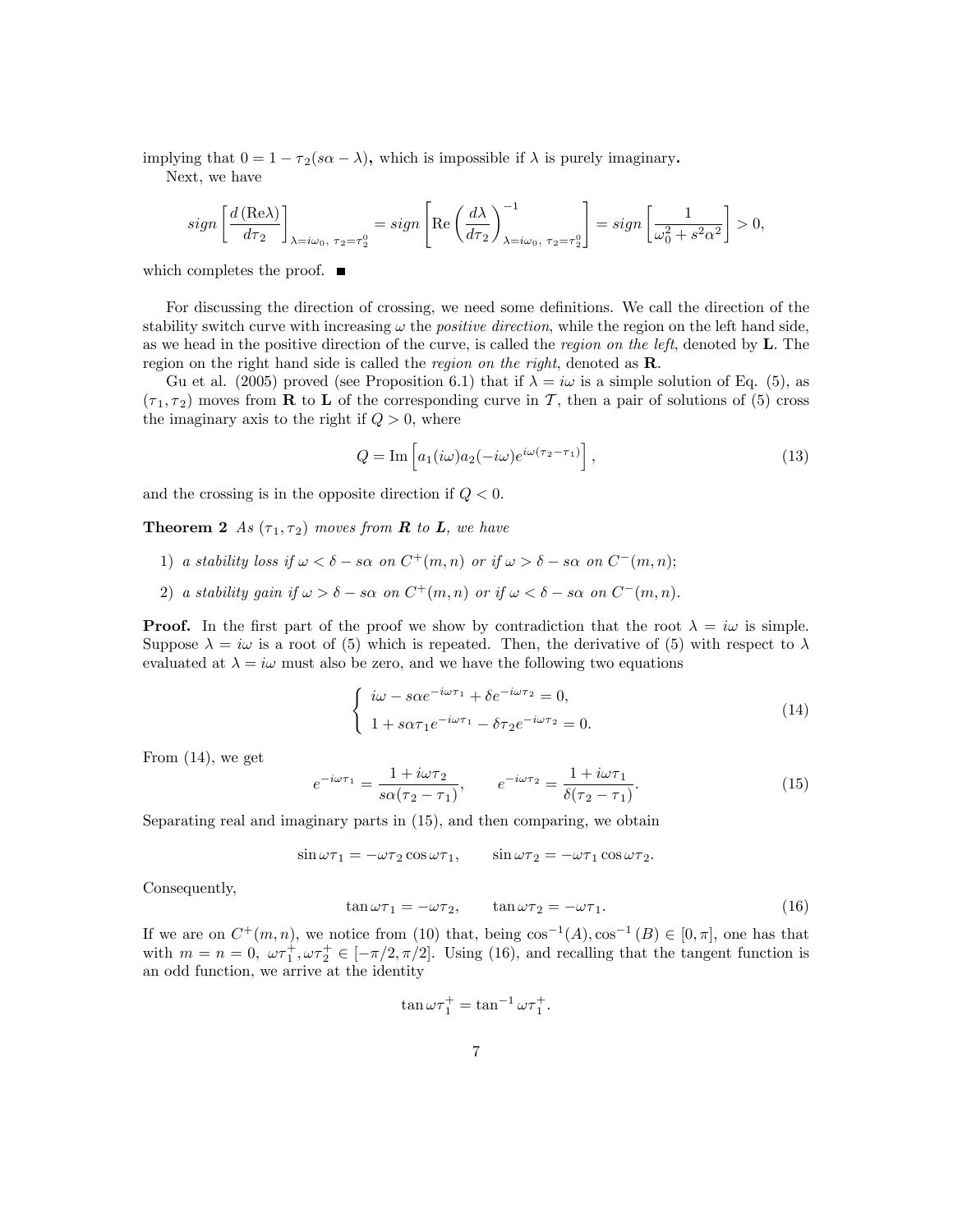On the other hand, a graphical inspection shows that this two functions do not have zero intersection when  $\omega \tau_1^+ \in (-\pi/2, \pi/2)$ . The proof when we are on  $C^-(m, n)$  is similar. In conclusion, we have shown that the root  $\lambda = i\omega$  is simple. In this second part of the proof we find the conditions for  $Q > 0$  (stability loss) and for  $Q < 0$  (stability gain). From (13), we have

$$
Q = \operatorname{Im} \left\{ -\frac{s\alpha\delta}{\omega^2} \left[ \cos\omega(\tau_2 - \tau_1) + i \sin\omega(\tau_2 - \tau_1) \right] \right\} = -\frac{s\alpha\delta}{\omega^2} \sin\omega(\tau_2^+ - \tau_1^+). \tag{17}
$$

On  $C^+(m,n)$ , it is

$$
\omega(\tau_2^+ - \tau_1^+) = [2(n-m) + 1]\pi - [\cos^{-1}(A) + \cos^{-1}(B)].
$$
\n(18)

.

Therefore, from  $(17)$  and  $(18)$ , using the angle-sum and angle-difference identities for trigonometric functions, i.e.  $\sin(u \pm v) = \sin u \cos v \pm \cos u \sin v$  and  $\cos(u \pm v) = \cos u \cos v \mp \sin u \sin v$ , it follows

$$
Q = -\frac{s\alpha\delta}{\omega^2}\sin\left[\cos^{-1}(A) + \cos^{-1}(B)\right] = \frac{s\alpha\delta}{\omega^2}\left\{-B\sqrt{1 - A^2} - A\sqrt{1 - B^2}\right\}.
$$

On  $C^+(m,n)$ , one has

$$
sign(Q) = sign\left(-B\sqrt{1-A^2} - A\sqrt{1-B^2}\right)
$$

Since  $B > 0$ , and so  $-B < 0$ , we see that  $Q < 0$  if  $A \ge 0$ , i.e. if  $\omega \ge \sqrt{\delta^2 - s^2 \alpha^2}$ . Let  $A < 0$ , i.e.  $\omega < \sqrt{\delta^2 - s^2 \alpha^2}$ . Then  $Q < 0$  if  $B > -A$ , i.e. if  $\omega > \delta - s\alpha$ . Since  $\sqrt{\delta^2 - s^2 \alpha^2} > \delta - s\alpha$ , we have that  $Q < 0$  if  $\omega > \delta - s\alpha$ . As well, we have that  $Q > 0$  for  $\omega < \delta - s\alpha$ .

Similarly, on  $C^-(m,n)$ , one has

$$
\omega(\tau_2^- - \tau_1^-) = [2(n-m) + 1]\pi + [\cos^{-1}(A) + \cos^{-1}(B)],
$$

yielding

$$
Q = \frac{s\alpha\delta}{\omega^2} \sin\left[\cos^{-1}(A) + \cos^{-1}(B)\right] = \frac{s\alpha\delta}{\omega^2} \left\{ B\sqrt{1 - A^2} + A\sqrt{1 - B^2} \right\}.
$$

Hence,

$$
sign(Q) = sign\left(B\sqrt{1-A^2} + A\sqrt{1-B^2}\right)
$$
 on  $C^-(m, n)$ .

Proceeding as before, we derive  $Q < 0$  if  $\omega < \delta - s\alpha$  and  $Q > 0$  if  $\omega > \delta - s\alpha$ .

#### 3 Numerical Simulations

We numerically confirm the analytical results obtained above by assuming the Cobb-Douglas production function

$$
f(k)=Ak^{\beta}
$$

with  $\beta \in (0,1)$  and  $A=1$ . Since the equilibrium per capita  $k_*$  solves  $s(k_*)^{\beta} = \delta k_*$ , the marginal product at the equilibrium point satisfies the following relation,

$$
\beta (k_*)^{\beta - 1} = \frac{\beta \delta}{s} (= \alpha)
$$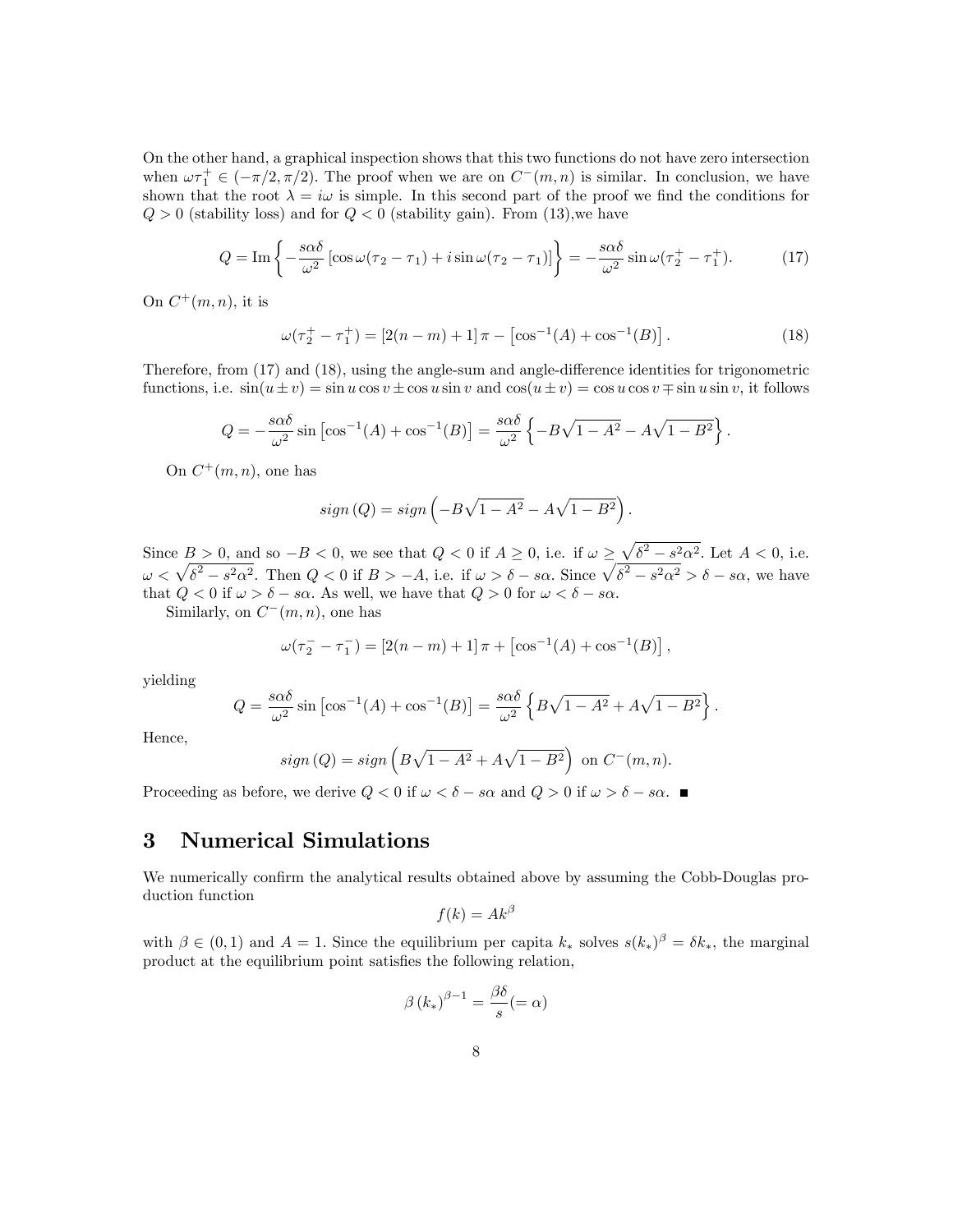implying that  $s\alpha = \beta\delta$  at the equilibrium point.

In the first numerical example, we specify the parameter values as follows:

$$
s = 0.3
$$
,  $\beta = 0.5$  and  $\delta = 0.1$ .

Figure 1(A) shows the stability switching curve in which the red segments are described by  $C^-(m,0)$ for  $m = 1, 2, 3, 4$  and the left most blue segment by  $C^+(0,0)$  and the other blue segments by  $C^+(m,0)$ for  $m = 1, 2, 3$ . Notice that m is a horizontal-shift parameter and n is a vertical-shift parameter. The curve divides the non-negative  $(\tau_1, \tau_2)$  plane into two regions. The equilibrium point is stable in the region including the origin<sup>2</sup> and unstable in the other region. We immediately observe the two results that Bianca et al. (2013) have already shown in their Proposition 1 and the first half of Theorem 3,

- (1) the equilibrium point is always stable for  $\tau_2 = 0$  because it is locally asymptotically stable for  $\tau_1 = 0$  and no stability switch occurs for any  $\tau_1 > 0$  as the stability switching curve does not intersect the horizontal axis.
- (2) for  $\tau_1 = 0$ , the equilibrium point is locally asymptotically stable for  $\tau_2 < \tau_2^0$ , loses stability at  $\tau_2 = \tau_2^0$  and unstable for  $\tau_2 > \tau_2^0$  where  $\tau_2^0 \simeq 12.09$  is the intersection of the most left blue curve with the vertical axis as shown in Figure  $1(A)$ . Our Proposition 1 formally proves this observation.

We can observe further results. First notice that since the blue curves take U-shaped form, it has a minimum value denoted by  $\tau_2^m$ , which is obtained by differentiating  $\tau_{2,m}(\omega)$  with respect to  $\omega$  and solving the resultant expression being equal to zero.

(3) for  $\tau_2 < \tau_2^m$ , any  $\tau_1 \geq 0$  is *harmless* implying that the equilibrium point is locally asymptotically stable where  $\tau_2^m \simeq 9.35$ .

We now turn attention to Figure  $1(B)$  that is an enlargement of the shaded rectangular region in Figure 1(A). According to Theorem 1, both  $C^+(0,0)$  and  $C^-(1,0)$  start but in the opposite direction at the green point where  $I^+(0,0) = I^-(1,0)$  holds and both  $C^+(1,0)$  and  $C^-(1,0)$  finally arrive at the yellow point where  $E^+(1,0) = E^-(1,0)$  holds. As shown by arrows, the point of  $(\tau_1, \tau_2)$  on the red curve moves from the green point to the yellow point as the value of  $\omega$  increases. By the same token, the point on the lower blue curve moves forward to the yellow point and the point on the upper blue curve moves away from the yellow point as the value of  $\omega$  increases. As seen in Figure 1(B), the vertical line standing at  $\bar{\tau}_1 = (\tau_1^m + \tau_1^M)/2$  crosses the stability switching curve three time at points  $a, b$  and  $c$ . The  $\tau_2$ -value of point  $a$  is calculated as follows. Solving  $\tau_{1,1}^+(\omega) = \bar{\tau}_1$  gives  $\omega_a \simeq 0.145$  that is, in turn, substituted into  $\tau_{2,0}^-(\omega)$  to determine  $\tau_2^a \simeq 9.56$ . In the same way, we have  $\omega_b \simeq 0.092$  and  $\tau_2^b \simeq 22.63$  at point b and  $\omega_c \simeq 0.051$  and  $\tau_2^c \simeq 33.14$  at point c. At each point, the stability switch occurs according to Theorem 2:

(4-a) Since the lower blue curve is described by  $C^+(1,0)$  and passes through point a from right to left in the positive direction, the R-region is above the curve and the L-region is below. The specified values of the parameters lead to  $\delta - s\alpha = \delta - \beta\delta = 0.05 < \omega_a$ , the value of  $\omega$ at point a. Theorem 2 (1) implies that as  $(\tau_1, \tau_2)$  moves downward from **R** to **L** along the vertical line passing though point  $a$ , the stability is gained.

<sup>&</sup>lt;sup>2</sup>We have already confirmed that  $k_*$  is stable in case of absence of delays (i.e.,  $\tau_1 = \tau_2 = 0$ ).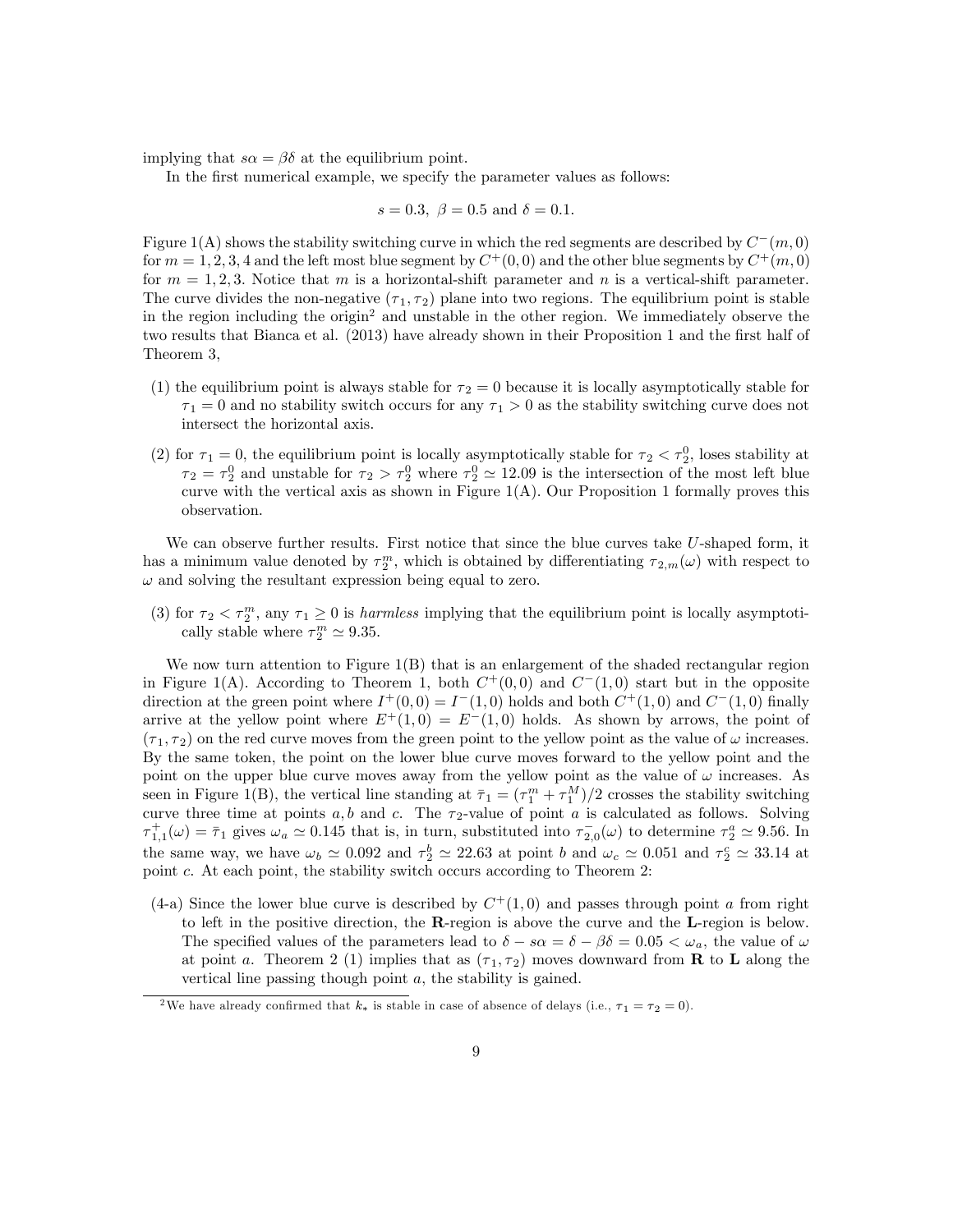- $(4-b)$  The red curve is described by  $C<sup>-</sup>(1,0)$ . With the positive direction in the neighborhood of point b, the pair of the delay moves right to left along the downward part of the red curve as the arrows exhibit. The R-region is above the curve and the L-region is below. Hence, as in the same way as above, Theorem 2 (1) indicates that the stability is lost when the pair of the delays moves downward from  $\bf{R}$  to  $\bf{L}$  along the vertical line passing through point b at which  $\omega_b > \delta - s\alpha$  on  $C^-(1,0)$ .
- (4-c) The positive direction is reversed in the neighborhood of point c so that the  $\bf R$ -region is below the positive sloping part of the red curve and the L-region is above. Theorem 2 (1) also indicates that the stability is lost when the pair of the delay moves upward from  $\bf{R}$  to  $\bf{L}$ along the vertical line passing thorough point c at which  $\omega_c > \delta - s\alpha$  on  $C^-(1,0)$ .

The last results are summarized as follows: when the value of  $\tau_2$  increases along the vertical line at  $\tau_1 \in (\tau_1^m, \tau_1^M)$ , the switch from stability to instability occurs at the first intersection, the stability is regained at the second intersection and the stability is lost again at the third intersection. No stability switch occurs for further increase of  $\tau_2$ .



Figure 1. Stability switching curve

We now visit the numerical examples considered by Bianca et al.  $(2013)$  and confirm their results in our way. We examine their first and second examples together that have the following parameter values

$$
s = 0.11
$$
,  $\beta = 0.1$  and  $\delta = 0.8$ 

and two sets of the delay combination  $(\tau_1, \tau_2)$ ,

$$
A = (1, 2)
$$
 and  $B = (3, 2)$ .

The stability switching curve is illustrated in Figure  $2(A)$  in which the blue and red curves are described by  $C^+(m,0)$  and  $C^-(m,0)$  for  $m=1,2$ . Let us examine dynamics at point A. For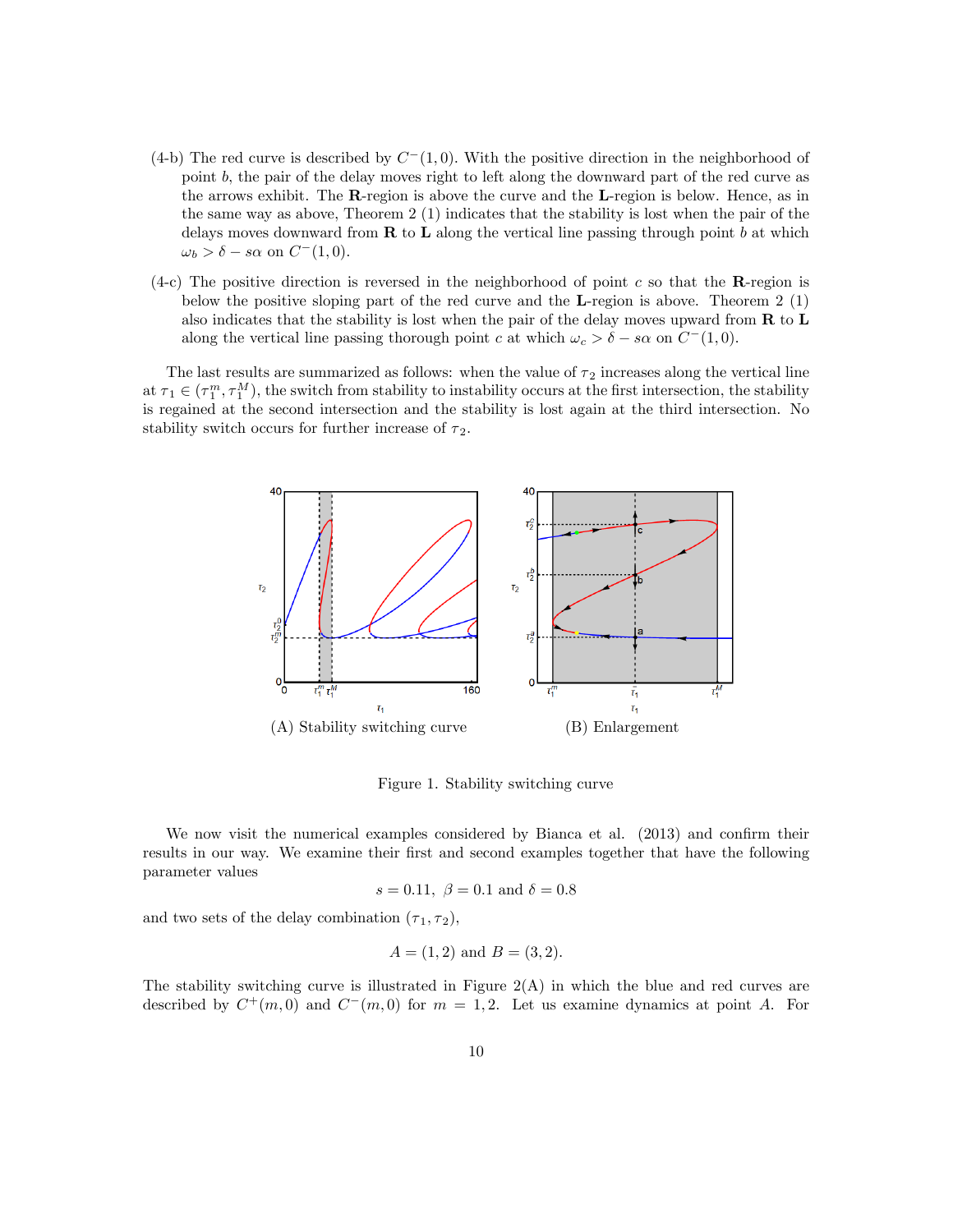$\tau_1 = 1$ , we can calculate the corresponding value of  $\tau_2$  to be on the stability switching curve by two steps. At the first step we solve  $\tau_{1,0}^{+}(\omega) = 1$  to obtain  $\omega_1 \simeq 0.744$ . At the second step this  $\omega_1$  is substituted into  $\tau_{1,0}^-(\omega_1) \simeq 2.013$ . This threshold value is slightly larger than 2. Thus time trajectories under the A-specification converges to the equilibrium point as shown by Bianca et al. We now move to point B. Although we would not calculate the threshold value of  $\tau_2$  on the stability switching curve under the B-specification, it is apparent that point  $B$  is located under the stability switching curve and thus the equilibrium is also locally asymptotically stable under the B-specification. We have two more results. One is that  $\tau_1$  becomes harmless when  $\tau_2 < \tau_2^m \simeq 1.751$ and the other is that stability loss and gain can occur repeatedly as the stability switching curve is wave-shaped. In particular, when the value of  $\tau_1$  is increased along the horizontal line at  $\tau_2 = 2$ , the stability is gained whenever the horizontal line crosses the positive sloping blue curve whereas the stability is lost whenever the horizontal line crosses the negative sloping red curve.

In their third example, the parameter values are changed to

$$
s = 0.41
$$
,  $\alpha = 0.8$  and  $\delta = 0.35$ 

and the combination of delays is selected

$$
C = (10, 2)
$$

The corresponding stability switching curves are illustrated by the blue curve and blue-red curve. For  $\tau_1 = 10$ , the corresponding  $\tau_2$ -value of  $C^+(1,0)$  is approximately 2.018, slightly larger than 2. Therefore point C is actually located in the stable region below the stability switching curve. In consequence, although it takes much longer time to arrive at the equilibrium point, as point  $C$  is very close to the switching curve, the equilibrium point is locally asymptotically stable, oscillations can occurs for a long time. In this example, the multiple stability loss and gain can occur if  $\tau_1$  is fixed and  $\tau_2$  increases as indicated by the multiple intersection of the dotted vertical line at  $\tau_1 = 10$ with the stability switching curve. In fact, if we increase the value of  $\tau_2$  along the dotted vertical line at  $\tau_1 = 10$ , we have three intersections, stability is lost at the first intersection at  $\tau_2 \simeq 2.018$ , regained at crossing point  $a$  with the red curve and finally lost again at crossing point  $b$  with the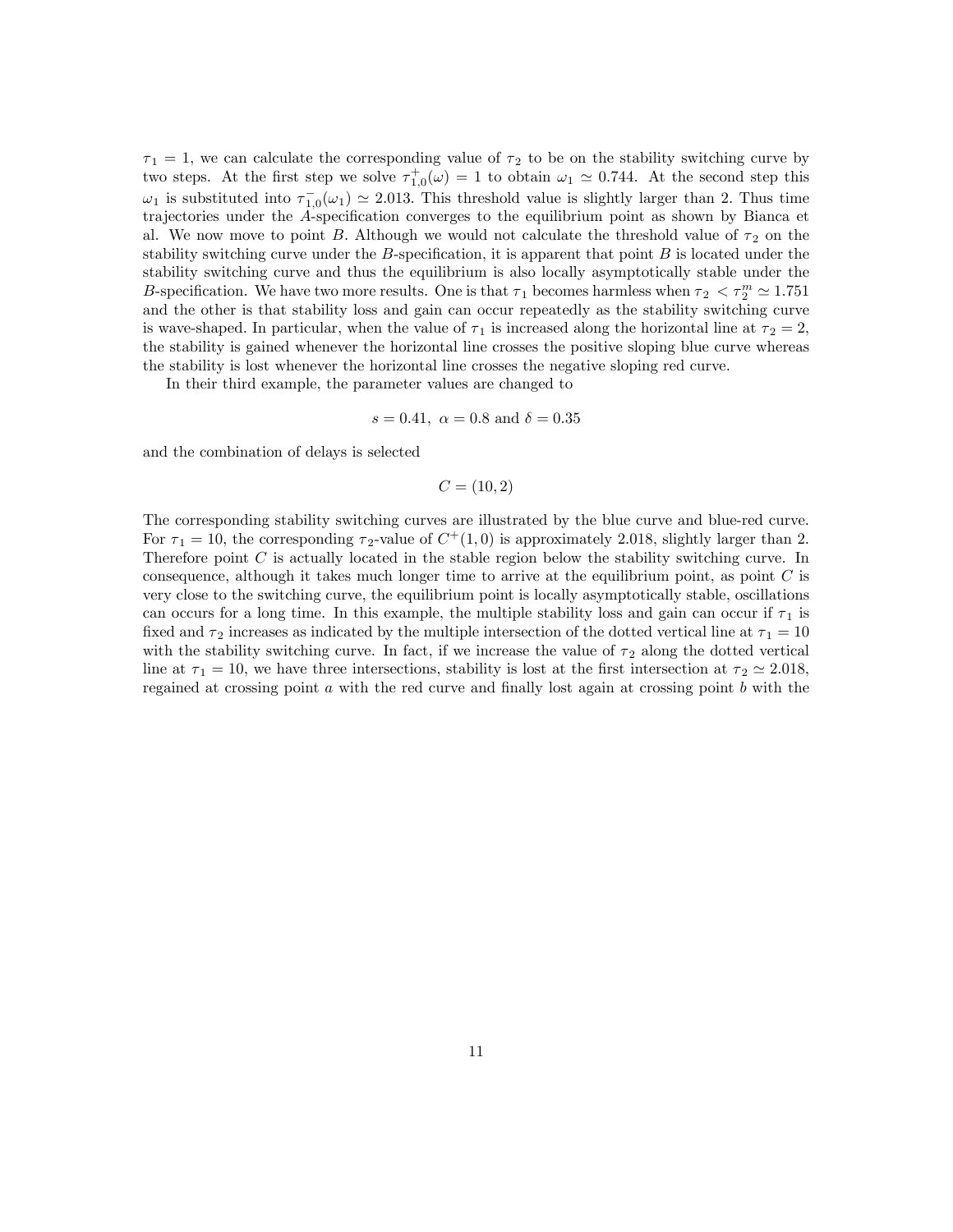upper blue curve.



Figure 2. Examples of Bianca et al. (2013)

## 4 Concluding Remarks

Stability of the traditional neoclassical model of Solow and Swan were examined under the assumption that there were two distinct delays, one is the production delay and the other is the depreciation delay. Confirming that the neoclassical growth model is locally asymptotically stable without time delays, we demonstrate that it could generate qualitatively different dynamics once the delays were introduced:

- $(1)$  a delay can be harmless meaning that the delays do not affect dynamics at all.
- $(2)$  confirmation of the instability effect of the delay in the neoclassical growth model.
- (3) In the two delay case, we can have the repetition of stability loss and gain, implying that the delay not only stabilizes macrodynamics but also can destabilize it.